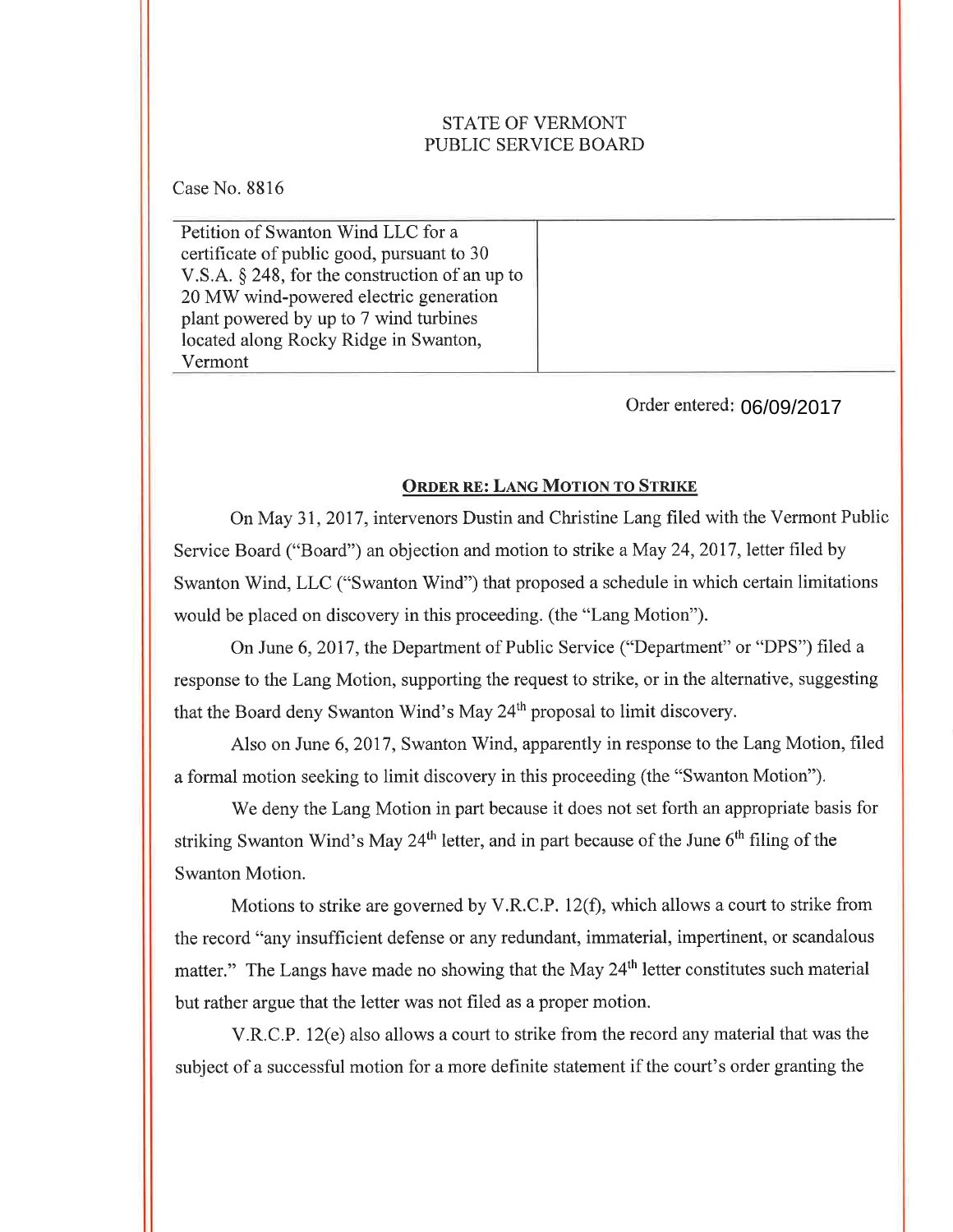### Case No. 8816 Page 2

motion is not complied with in a timely fashion. The Lang Motion was not filed as a motion for a more definite statement and therefore finds no support in this rule.

We also rest our denial in part on the fact that Swanton Wind has now filed a formal motion seeking discovery limitations along with a supporting affidavit and exhibits. In another order, we have established a deadline for responding to that motion.

For the foregoing reasons, the Lang Motion is denied.

## **SO ORDERED.**

Dated at Montpelier, Vermont this 9th day of June, 2017

| James Volz                   | <b>PUBLIC SERVICE</b> |
|------------------------------|-----------------------|
| auf Cheve<br>Margaret Cheney | <b>BOARD</b>          |
|                              | OF VERMONT            |
| Sar<br>dofmann               |                       |

OFFICE OF THE CLERK

| Filed:             | June 9, 2017 |  |  |
|--------------------|--------------|--|--|
| Attest:            |              |  |  |
| Clerk of the Board |              |  |  |

Notice to Readers: This decision is subject to revision of technical errors. Readers are requested to notify the Clerk of the Board (by e-mail, telephone, or in writing) or any apparent errors, in order that any necessary corrections may be møde. (E-mail address: psb.clerk@vermont.gov)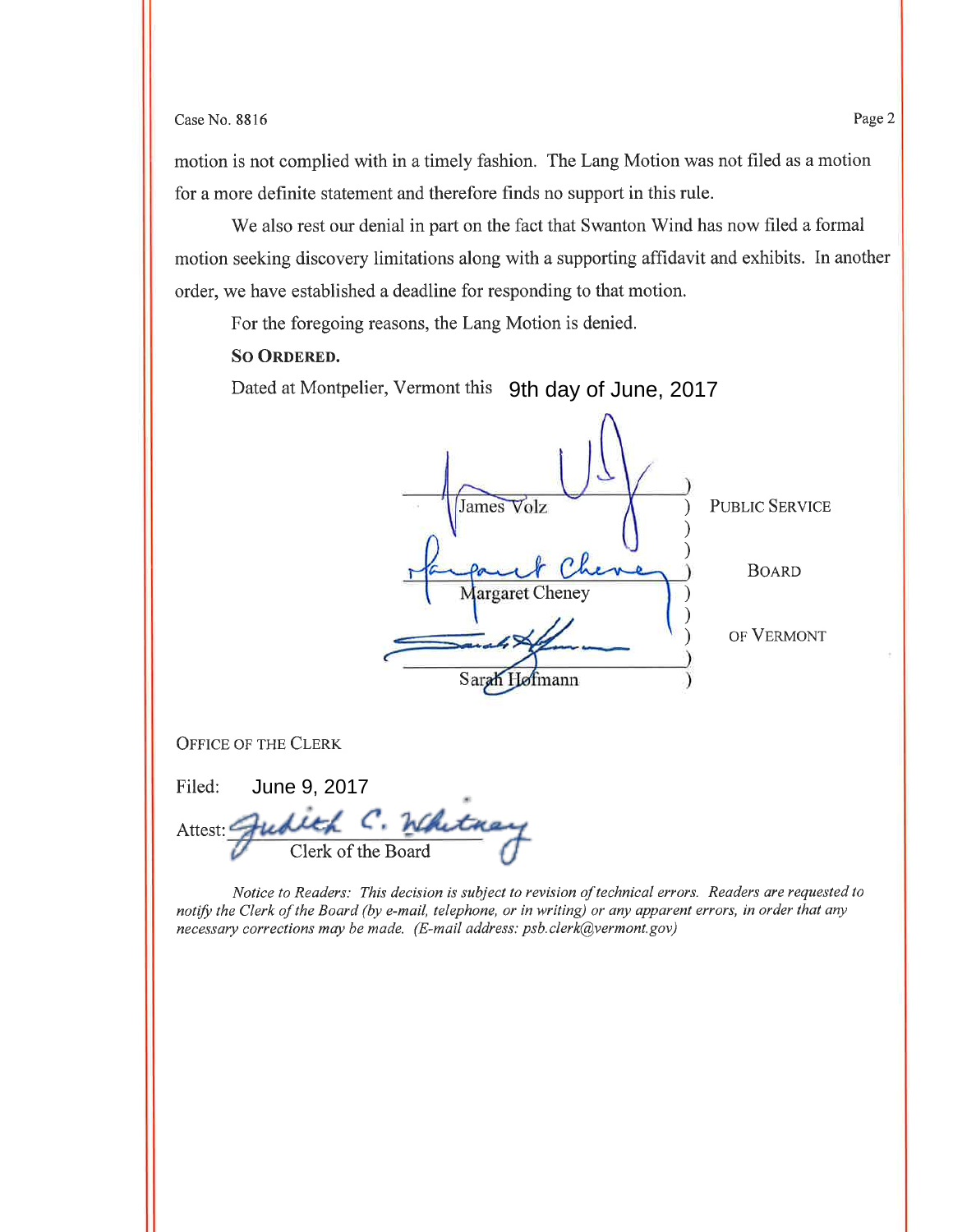### PSB Case No. 8816 - SERVICE LIST

### Parties:

Edward Adrian, Esq. Monaghan Safar Ducham PLLC 156 Battery Street Burlington, VT 05401 eadrian@msdvt.com

Dale Azaria, Esq. Vermont Division for Historic Preservation 1 National Life Drive Davis Building, 6th Floor Montpelier, VT 05620-0501  $daleaxaria@v$  erm ont. gov

Jennifer Belanger, pro se 4 Marcel Drive St. Albans, VT 05478 stott.brad@yahoo.com

Diane Bell, pro se P.O. Box 1603 Williston, VT 05495 Diane.lizzyb@gmail.com

Erynn Boudreau, pro se 13 Rocky Ridge Road Saint Albans, VT 05478 erynn.hale@gmail.com

Tyrell Boudreau, pro se 13 Rocky Ridge Road St. Albans, VT 05478 erynn.hale@gmail.com

Mark Bushey, pro se 2499 Highgate Road Saint Albans, VT 05478 markbl2@comcast.net

(for Town of Fairfield) (for Selectboard and Planning Commission of the Town of Swanton)

(for Vermont Division for Historic Preservation)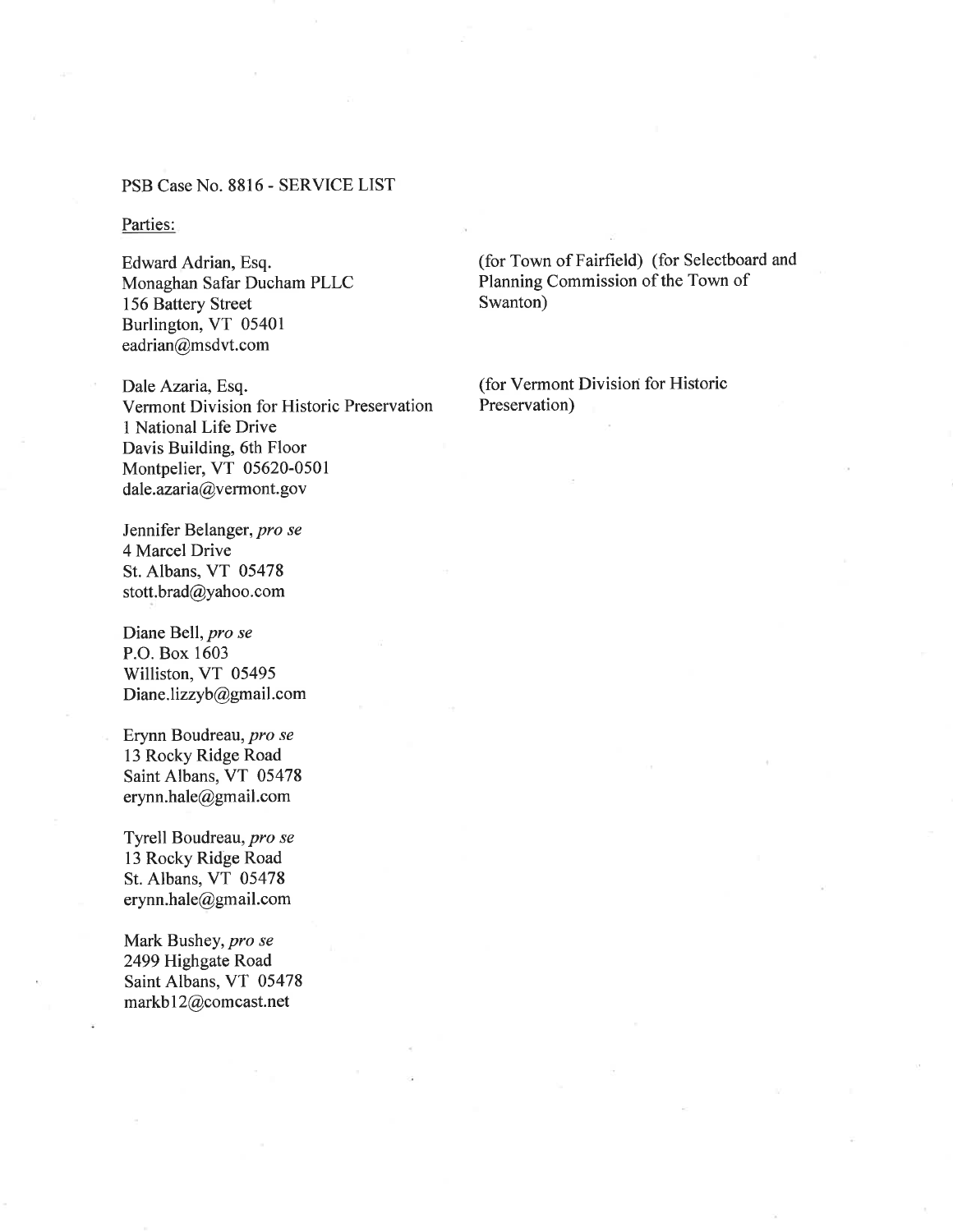Mary Bushey, pro se 2499 Highgate Road Saint Albans, VT 05478 marybushey@comcast.net

David Butterfield, pro se 1954 Sheldon Road Saint Albans, VT 05478 Dave@vttireonline.com

Leslie A. Cadwell, Esq. Legal Counselors & Advocates, PLC P.O. Box 827 Castleton, VT 05735 lac@lac-lca.com

Bruce Collopy, pro se 157 Swizler Point Fairfield, VT 05455  $\text{collop}$  yfam ily farm @ gmail.com

Sally Collopy, pro se 157 Swizler Point Fairfield, VT 05455 collopyfamilyfarm@gmail.com

Geoffrey Commons, Esq. Vermont Department of Public Service 112 State Street Montpelier, VT 05620-2601 geoff. commons@vermont. gov

Jessica Decker, pro se 2 Marcel Drive Saint Albans, VT 05478 jess\_decker@yahoo.com

Lance Desautels, pro se 2 Marcel Drive St. Albans, VT 05478 wyrman20l2@yahoo.com

Luc Deslandes, pro se 1914 Sheldon Road, Apt. A Saint Albans, VT 05478 mdandld@comcast.net

#### (for Swanton Wind LLC)

(for Vermont Department of Public Service)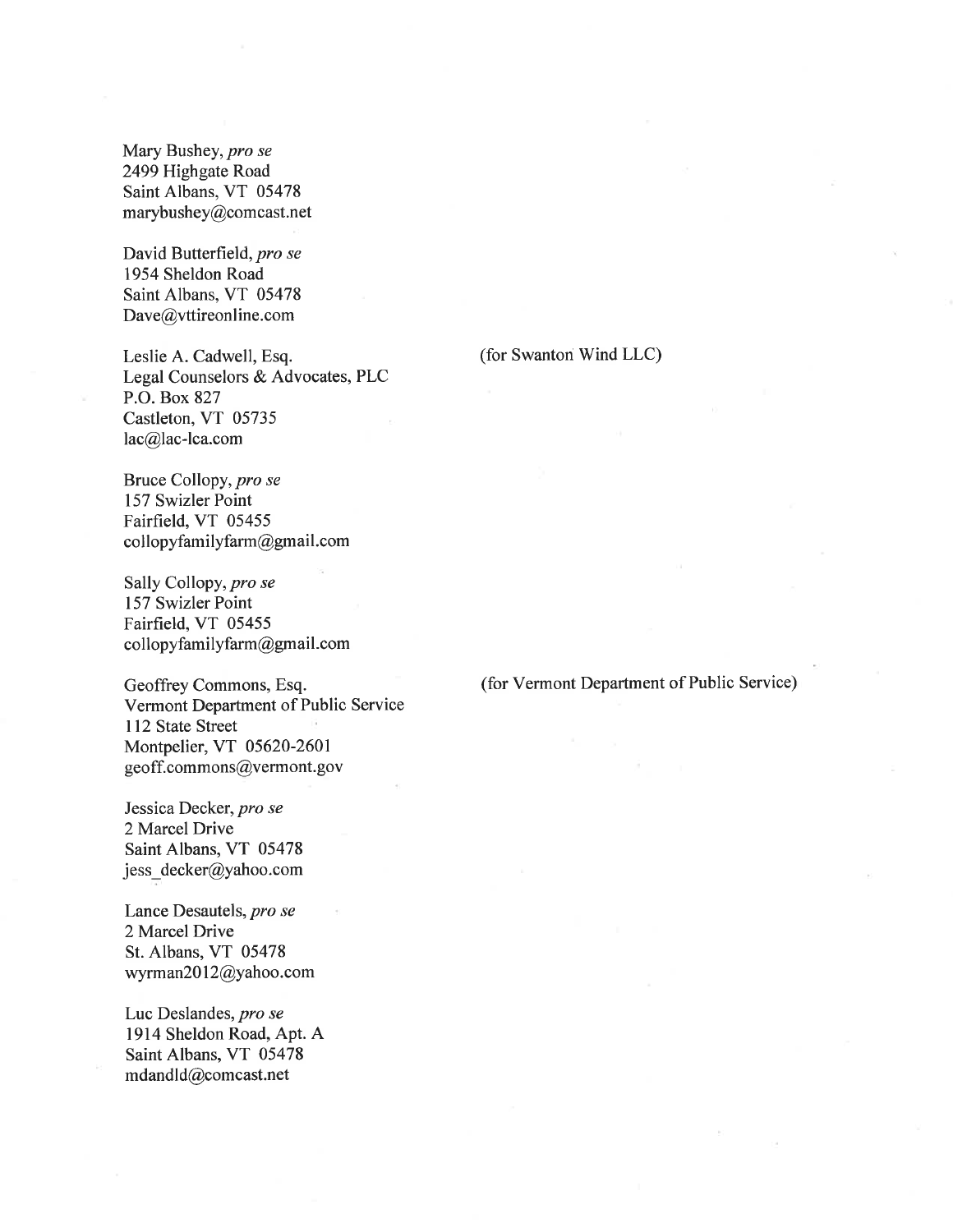Michelle Deslandes, pro se 1914 Sheldon Road, Apt. A St. Albans, VT 05478 mdandld@comcast.net

Brian Dubie, pro se 770 McKenzie Road Fairfield, VT 05455 brianedubie@gmail.com

Penny Dubie, pro se 770 McKenzie Road Fairfield, VT 05455 pennydubie@gmail.com

John K Dunleavy Vermont Agency of Transportation One National Life Drive Montpelier, VT 05633 John.Dunleavy@vermont.gov

Daniel Dunne, pro se I185 Davis Avenue Dunedin, FL 34698 dan.m.dunne@gmail.com

Nancy Dunne, pro se 1185 Davis Avenue Dunedin, FL 34698 nanadd1O0@gmail.com

William F. Ellis McNeil, Leddy & Sheahan 271 South Union Street Burlington, VT 05401 wellis@mcneilvt.com

Edward Ferguson, lIl, pro se 19 Rocky Ridge Road Saint Albans, VT 05478 sarah fergus on 333@gmail.com

## (for Vermont Agency of Transportation)

(for City of Burlington Electric Department)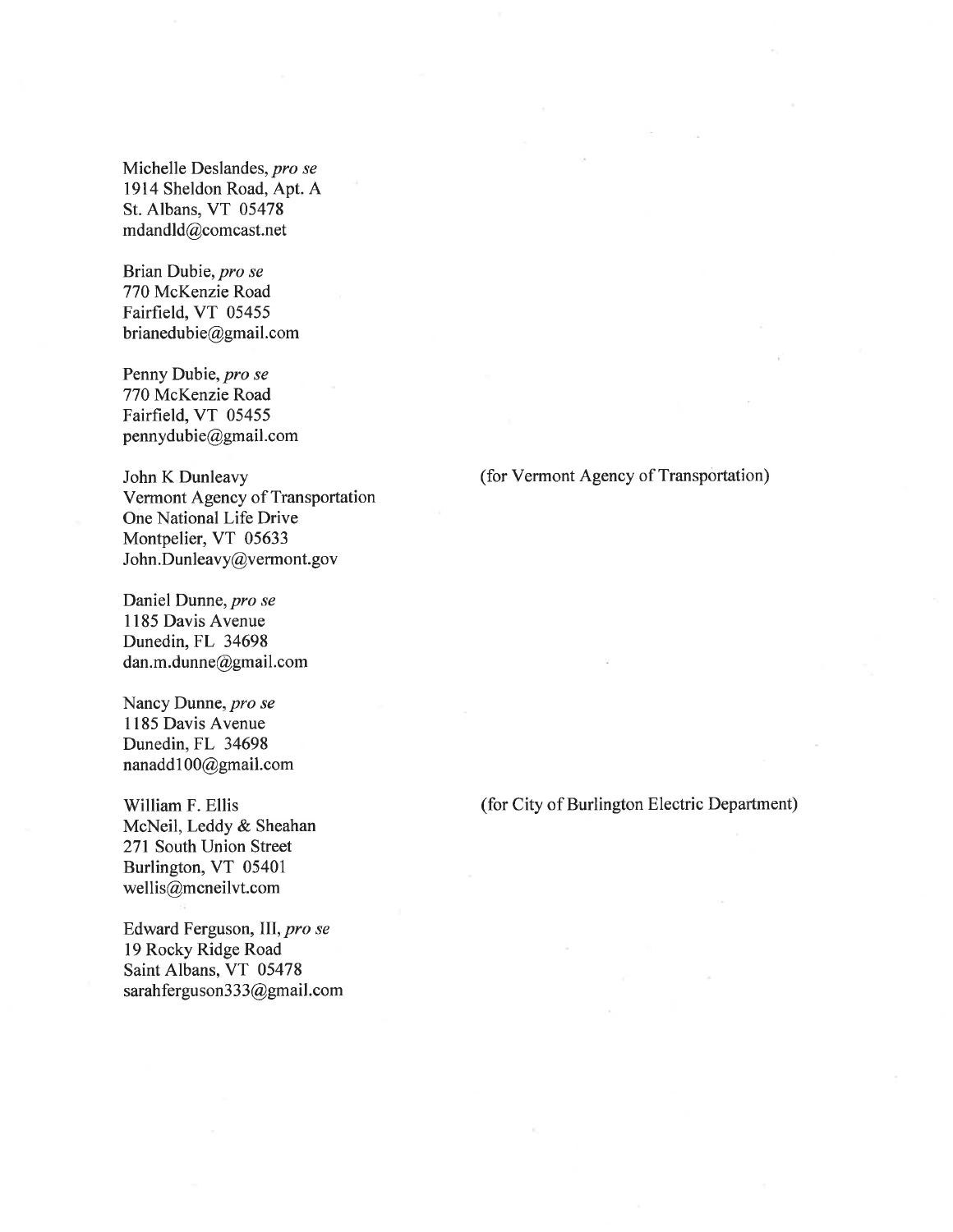Sarah Ferguson, pro se l9 Rocky Ridge Road St. Albans, VT 05478 sarahfergus on 333@gmail.com

Kenneth Fox, pro se 1736 Reynolds Road Fairfield, VT 05455 lumar@myfairpoint.net

Danielle Garrant, pro se I Tremblay Road Saint Albans, VT 05478 savinggrace9@yahoo.com

Ian Garrant, pro se I Tremblay Road St. Albans, VT 05478 savinggrace9@yahoo.com

David A. Goodrich, pro se 2717 Nodyne Drive Nashville, TN 37214 xkejagman6S@aol.com

Dennis Hendy, pro se P.O. Box 1603 Williston, VT 05495 djhendyl@gmail.com

Cindy Ellen Hill, Esq. Hill Attorney PLLC 144 Mead Lane Middlebury, VT 05753 lawyerhill@yahoo.com

Hans G. Huessy Murphy Sullivan Kronk 275 College Street Burlington, VT 05401 hhuessy@mskvt.com

Mary Hunter, pro se 87 Lebel Drive Saint Albans, VT 05478 catlovntexn@aol.com

(for Christine Lang) (for Dustin Lang)

(for Mark Dubie) (for Marianne Dubie)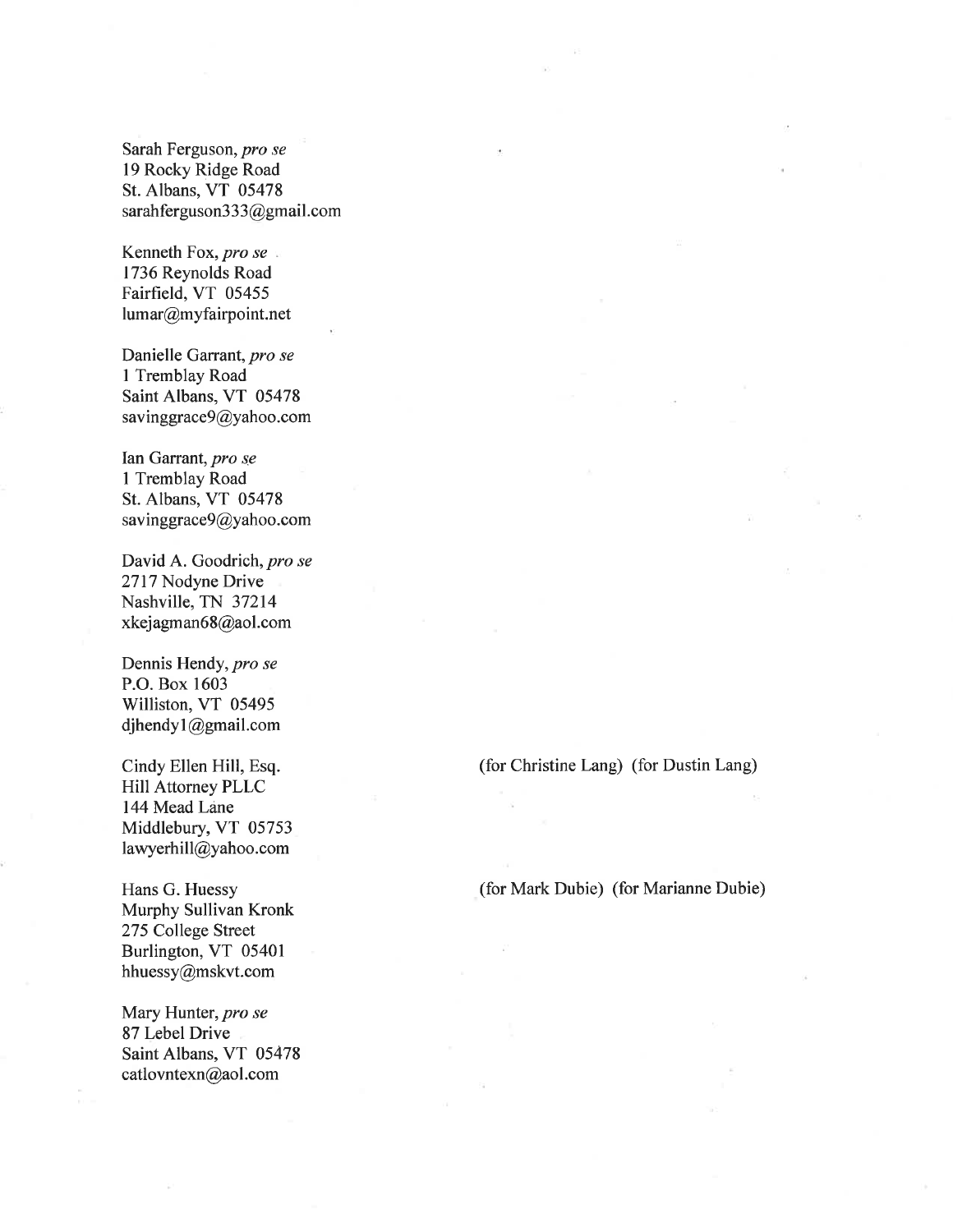Paula J. Kane, pro se l2Farrar Street Saint Albans, VT 05478-1540 paula@pkanelaw.com

Aaron Kisicki, Esq. Vermont Department of Public Service 112 State Street Montpelier, VT 05620-2601 aaron.kisicki@vermont.gov

Judith Luneau, pro se 141 Sweet Hollow Road Sheldon, VT 05483 hillandale@gmail.com

Patrick Luneau, pro se 141 Sweet Hollow Road Sheldon, VT 05483 hillandale@gmail.com

Sara Luneau-Swan, pro se 141 Sweet Hollow Road Sheldon, VT 05483 hillandale@gmail.com

Owen McClain, Esq. Sheehey Furlong & Behm P.C 30 Main Street P.O. Box 66 Burlington, VT 05402 omcclain@sheeheyvt.com

Karen Mclaughlin, pro se 90 Lebel Drive St. Albans, VT 05478 lkbmclaughlin@comcast.net

Leo Mclaughlin, pro se 90 Lebel Drive Saint Albans, VT 05478 lkbmclaughlin@comcast.net (for Vermont Department of Public Service)

(for Green Mountain Power Corporation)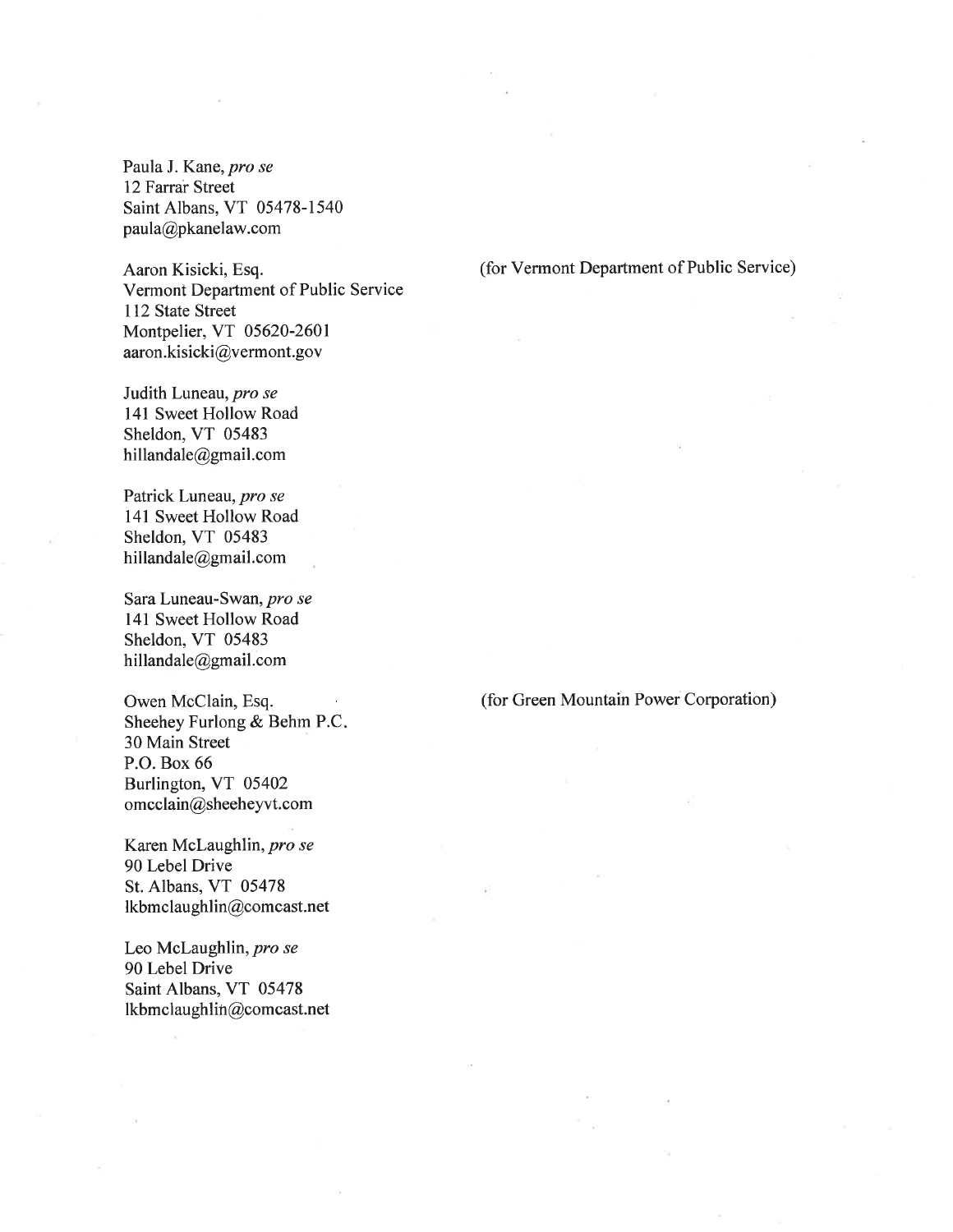Joseph S. Mclean, Esq. Stitzel, Page & Fletcher, P.C. 171 Battery Street P.O. Box 1507 Burlington, VT 05402-1507 jmclean@firmspf.com

Frank B. Mehaffey, pro se 32Lebel Drive St. Albans, VT 05478 kmehaffey@enosburgk I 2.net

Kaye Mehaffey, pro se 32Lebel Drive Saint Albans, VT 05478 kmehaffey@enosburgk I 2.net

Patricia Messier, pro se 70 Sholan Road Saint Albans, VT 05478 patlovesgardening@gmail.com

Dolores Nichols, pro se 15 Rocky Ridge Road St. Albans, VT 05478 doloresNS I @comcast.net

Kevin Nichols, pro se 15 Rocky Ridge Road Saint Albans, VT 05478 doloresNS I @comcast.net

Carolyn Palmer, pro se 63 Swanton Hill Road Fairfield, VT 05455 palmcb@gmail.com

Clark Palmer, pro se 63 Swanton Hill Road Fairfield, VT 05455 palmcb@gmail.com

Paula Pearsall, pro se 64 Lamoille Terrace Milton, VT 05468-3964 paulapearsall@myfairpoint.net (for Northwest Regional Planning Commission)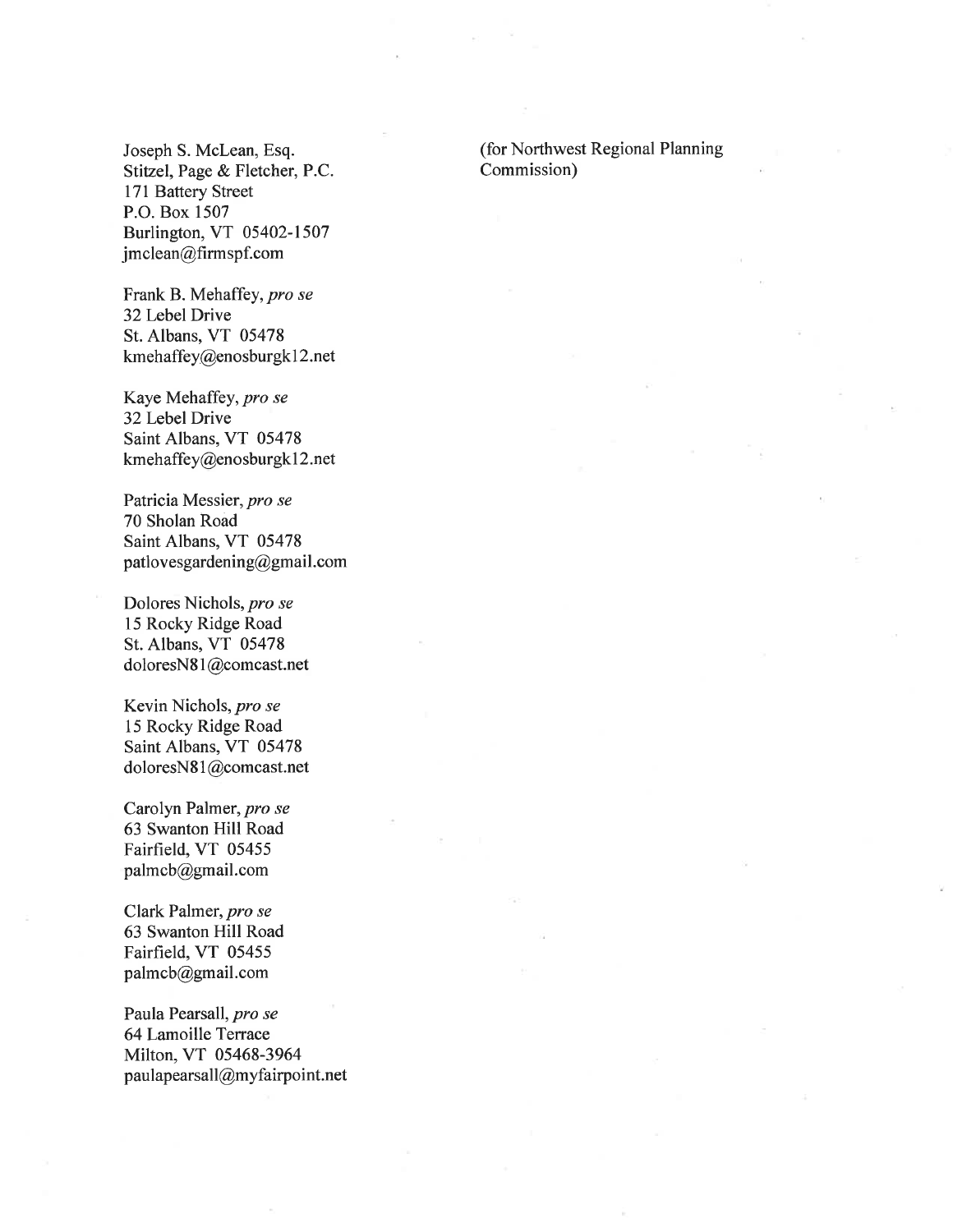Robert Perkins, pro se 573 Simone's Road Fairfield, VT 05455 perkinsrp@yahoo.com

D. Gregory Pierce, pro se 12 Farrar Street St. Albans, VT 05478-1540  $greg.piere 9@my fairpoint.net$ 

Gonzalo Pinacho Vermont National Guard Vermont National Guard 789 Vermont National Guard Road Colchester, VT 05446 gonzalo.pinacho.mil@mail.mil

Katherine L. Pohl Office of the Attorney General 109 State Street Montpelier, VT 05609-1 <sup>001</sup> katherine.pohl@vermont.gov

Todd W. Poirier, pro se 1992 Sheldon Road Saint Albans, VT 05478 TPoirier@DEWCORP.com

Patricia Rainville, pro se 1952 Sheldon Road St. Albans, VT 05478 hihopes@together.net

Jeanne Royer, pro se 2066 Sheldon Road Saint Albans, VT 05478-9704 jeanneroyer25@gmail.com

David W. Rugh, Esq. Stitzel, Page & Fletcher, P.C. l7l Battery Street P.O. Box 1507 Burlington, VT 05402-1507 drugh@firmspf.com

(for Vermont National Guard)

(for Vermont Agency of Agriculture, Food and Markets)

(for Northwest Regional Planning Commission)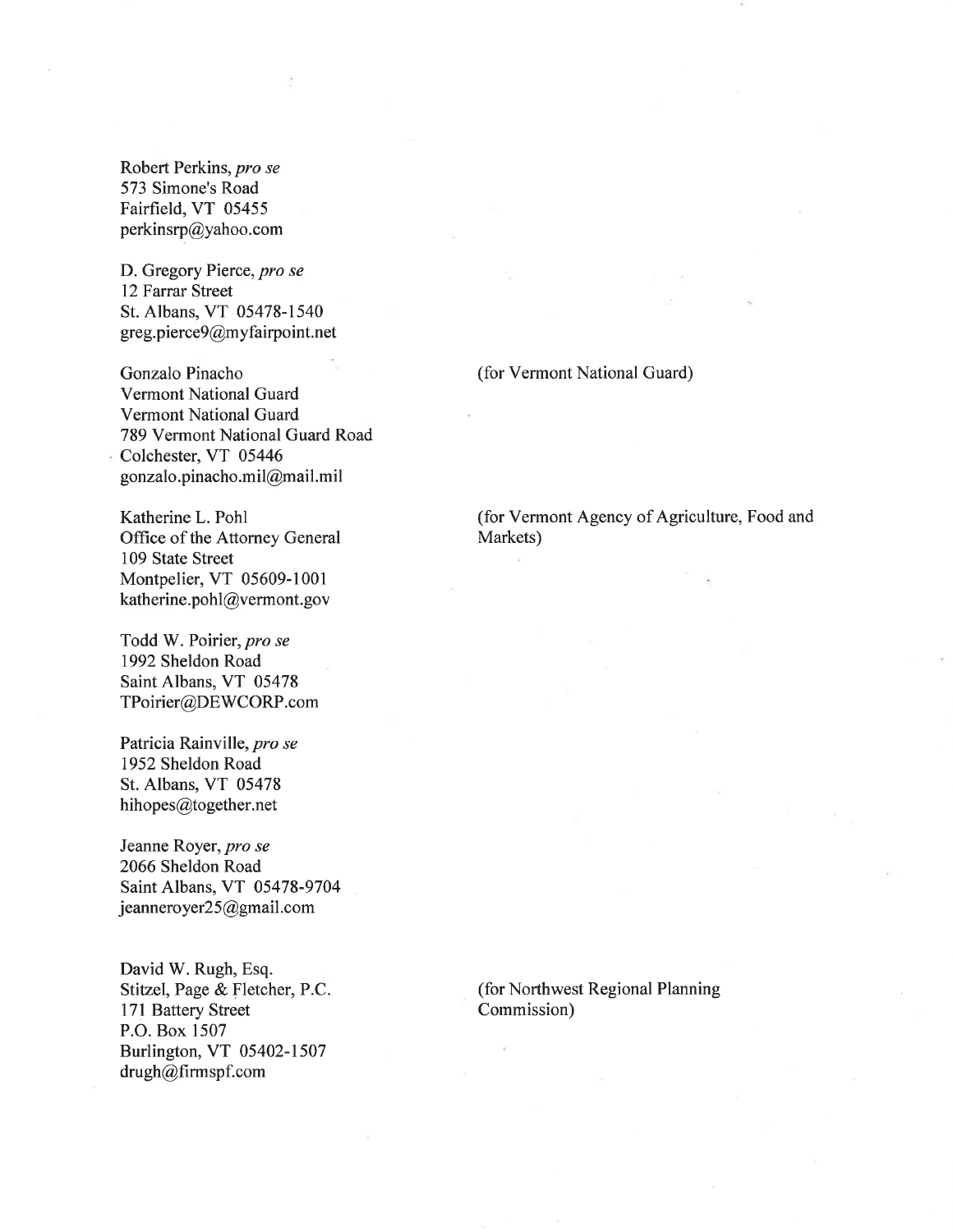Suzanne Seymour, pro se 448 White Camps Road Fairfield, VT 05455 planetmassagevermont@gmail.com

Kane Smart, Esq. Vermont Agency of Natural Resources I National Life Drive, Davis 2 Montpelier, VT 05620 kane.smart@vermont.gov

Annette Smith Vermonters for a Clean Environment, Inc. 789 Baker Road Danby, VT 05739 vce@vce.org

John A. Smith, pro se 1952 Sheldon Road Saint Albans, VT 05478 johna.smith@newtecgroup.net

Terrance Smith, pro se 2070 Sheldon Road Saint Albans, VT 05478 terryshistorichome@gmail.com

Alison Milbury Stone, Esq. Legal Counselors & Advocates, PLC PO Box 194 Burlington, VT 05402 Alison@lac-lca.com

Bradley Stott, pro se 4 Marcel Drive Saint Albans, VT 05478 stott.brad@yahoo.com

Curtis Swan, pro se 141 Sweet Hollow Road Sheldon, VT 05483. hillandale@gmail.com

(for Vermont Agency of Natural Resources)

(for Vermonters for a Clean Environment, Inc.)

(for Swanton Wind LLC)